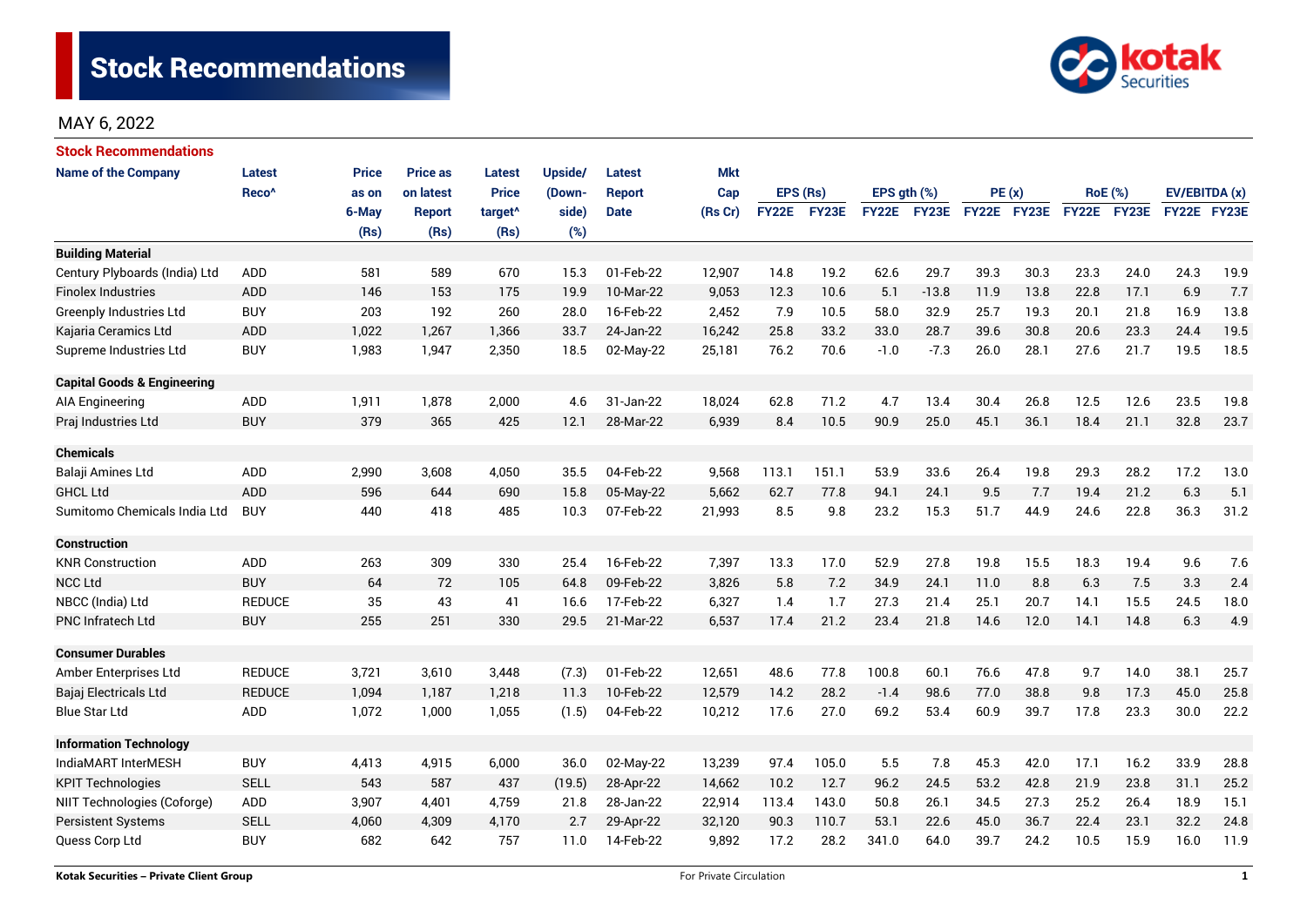

| <b>Stock Recommendations</b>       |                   |              |                 |                               |                   |                                |            |              |       |                  |         |             |      |                |      |               |      |
|------------------------------------|-------------------|--------------|-----------------|-------------------------------|-------------------|--------------------------------|------------|--------------|-------|------------------|---------|-------------|------|----------------|------|---------------|------|
| <b>Name of the Company</b>         | <b>Latest</b>     | <b>Price</b> | <b>Price as</b> | <b>Latest</b><br><b>Price</b> | Upside/<br>(Down- | <b>Latest</b><br><b>Report</b> | <b>Mkt</b> |              |       |                  |         |             |      |                |      |               |      |
|                                    | Reco <sup>^</sup> | as on        | on latest       |                               |                   |                                | Cap        | EPS (Rs)     |       | EPS $gth$ $(\%)$ |         | PE(x)       |      | <b>RoE</b> (%) |      | EV/EBITDA (x) |      |
|                                    |                   | 6-May        | <b>Report</b>   | target <sup>^</sup>           | side)             | <b>Date</b>                    | (Rs Cr)    | <b>FY22E</b> | FY23E | <b>FY22E</b>     | FY23E   | FY22E FY23E |      | FY22E FY23E    |      | FY22E FY23E   |      |
|                                    |                   | (Rs)         | (Rs)            | (Rs)                          | (%)               |                                |            |              |       |                  |         |             |      |                |      |               |      |
| <b>Metals &amp; Mining</b>         |                   |              |                 |                               |                   |                                |            |              |       |                  |         |             |      |                |      |               |      |
| MOIL Ltd                           | <b>BUY</b>        | 172          | 170             | 215                           | 25.3              | 18-Feb-22                      | 4,571      | 14.5         | 16.4  | 95.9             | 13.1    | 11.8        | 10.5 | 11.5           | 12.2 | 5.8           | 4.4  |
| <b>APL Apollo Tubes Ltd</b>        | <b>BUY</b>        | 952          | 820             | 980                           | 2.9               | 28-Jan-22                      | 23,804     | 21.0         | 27.0  | $-27.6$          | 28.6    | 45.3        | 35.3 | 26.7           | 26.8 | 26.2          | 20.8 |
| Oil & Gas                          |                   |              |                 |                               |                   |                                |            |              |       |                  |         |             |      |                |      |               |      |
| Chennai Petroleum Corp             | <b>BUY</b>        | 283          | 255             | 176                           | (37.8)            | 29-Apr-22                      | 4,217      | 90.8         | 71.2  | 424.9            | $-21.6$ | 3.1         | 4.0  | 58.4           | 30.2 | 4.8           | 5.2  |
| Gujarat Gas                        | ADD               | 516          | 495             | 521                           | 0.9               | 04-May-22                      | 35,528     | 14.2         | 17.8  | $-23.7$          | 25.4    | 36.4        | 29.0 | 18.4           | 20.2 | 21.7          | 17.3 |
| <b>MRPL</b>                        | ADD               | 78           | 47              | 50                            | (35.8)            | 31-Jan-22                      | 13,639     | 1.2          | 6.8   | $-137.5$         | 466.7   | 64.9        | 11.4 | 4.7            | 23.8 | 15.9          | 10.4 |
| <b>Paints</b>                      |                   |              |                 |                               |                   |                                |            |              |       |                  |         |             |      |                |      |               |      |
| Akzo Nobel India Ltd               | <b>BUY</b>        | 1,835        | 1,887           | 2,670                         | 45.5              | 14-Feb-22                      | 8,569      | 57.9         | 67.2  | 27.3             | 16.1    | 31.7        | 27.3 | 17.9           | 19.7 | 19.0          | 16.2 |
| <b>Pharmaceuticals</b>             |                   |              |                 |                               |                   |                                |            |              |       |                  |         |             |      |                |      |               |      |
| Suven Pharmaceuticals              | <b>REDUCE</b>     | 579          | 561             | 550                           | (5.1)             | 17-Aug-21                      | 14,718     | 16.9         | 21.1  | 19.0             | 24.9    | 34.3        | 27.5 | 27.6           | 26.5 | 26.9          | 21.0 |
| <b>Transportation</b>              |                   |              |                 |                               |                   |                                |            |              |       |                  |         |             |      |                |      |               |      |
| Aegis Logistics Ltd                | <b>BUY</b>        | 206          | 216             | 310                           | 50.3              | 14-Feb-22                      | 6,887      | 12.6         | 13.6  | 28.6             | 7.9     | 16.4        | 15.2 | 20.4           | 19.0 | 9.2           | 8.3  |
| <b>Allcargo Global Logistics</b>   | <b>BUY</b>        | 338          | 346             | 430                           | 27.2              | 15-Feb-22                      | 8,314      | 27.7         | 31.3  | 246.3            | 13.0    | 12.2        | 10.8 | 21.2           | 20.1 | 6.5           | 5.4  |
| <b>Blue Dart Express</b>           | <b>BUY</b>        | 6,835        | 6,926           | 7,975                         | 16.7              | 01-Feb-22                      | 16,268     | 115.0        | 134.0 | 98.3             | 16.5    | 59.4        | 51.0 | 36.2           | 33.3 | 17.0          | 14.7 |
| <b>VRL Logistics Ltd</b>           | <b>BUY</b>        | 562          | 499             | 625                           | 11.2              | 04-Feb-22                      | 5,125      | 11.3         | 18.3  | 117.3            | 61.9    | 49.7        | 30.7 | 14.3           | 21.6 | 15.9          | 12.0 |
| <b>Others</b>                      |                   |              |                 |                               |                   |                                |            |              |       |                  |         |             |      |                |      |               |      |
| Bata India Ltd                     | <b>BUY</b>        | 1,857        | 1,895           | 2,380                         | 28.2              | 10-Feb-22                      | 23,954     | 27.0         | 36.6  | $-509.1$         | 35.6    | 68.8        | 50.7 | 16.3           | 19.4 | 33.7          | 26.8 |
| <b>Central Depository Services</b> | <b>REDUCE</b>     | 1,230        | 1,510           | 1,505                         | 22.4              | 10-Feb-22                      | 12,915     | 29.9         | 34.8  | 55.7             | 16.4    | 41.1        | 35.3 | 28.5           | 26.6 | 32.3          | 27.6 |
| EPL Ltd                            | ADD               | 163          | 187             | 205                           | 25.5              | 10-Feb-22                      | 5,146      | 7.1          | 8.6   | $-6.6$           | 21.1    | 23.0        | 19.0 | 12.1           | 13.2 | 8.9           | 7.4  |
| JK Paper Ltd                       | ADD               | 338          | 315             | 340                           | 0.6               | 22-Mar-22                      | 6,018      | 35.0         | 51.2  | 146.5            | 46.3    | 9.7         | 6.6  | 19.6           | 23.1 | 6.0           | 4.5  |
| <b>Radico Khaitan Ltd</b>          | <b>REDUCE</b>     | 831          | 903             | 890                           | 7.1               | 08-Apr-22                      | 11,049     | 20.6         | 24.5  | 1.5              | 18.9    | 40.3        | 33.9 | 14.6           | 15.2 | 25.6          | 22.8 |
| <b>VIP Industries Ltd</b>          | <b>REDUCE</b>     | 657          | 648             | 620                           | (5.7)             | 04-Feb-22                      | 9,334      | 6.2          | 12.0  | $-187.3$         | 93.5    | 106.0       | 54.8 | 14.3           | 23.2 | 48.0          | 29.7 |
| Welspun Corp Ltd                   | <b>SELL</b>       | 198          | 173             | 120                           | (39.5)            | 14-Feb-22                      | 5,255      | 11.9         | 9.2   | $-49.8$          | $-22.7$ | 16.7        | 21.6 | 7.8            | 5.9  | 7.0           | 7.8  |

*Source: Kotak Securities - Private Client Group*

All recommendations are with a 12 month perspective from the date of the report/update. Investors are requested to use their discretion while deciding the timing, quantity of investment as well as the exit.

NR NoRated. The investment rating and target price, if any, have been suspended temporarily. Such suspension is in compliance with applicable regulation(s) and/or Kotak Securities policies in circumstances when Kotak Secur

Or its affiliates is acting in an advisory capacity in a merger or strategic transaction involving this company and in certain other circumstances.

**NM Not meaningful**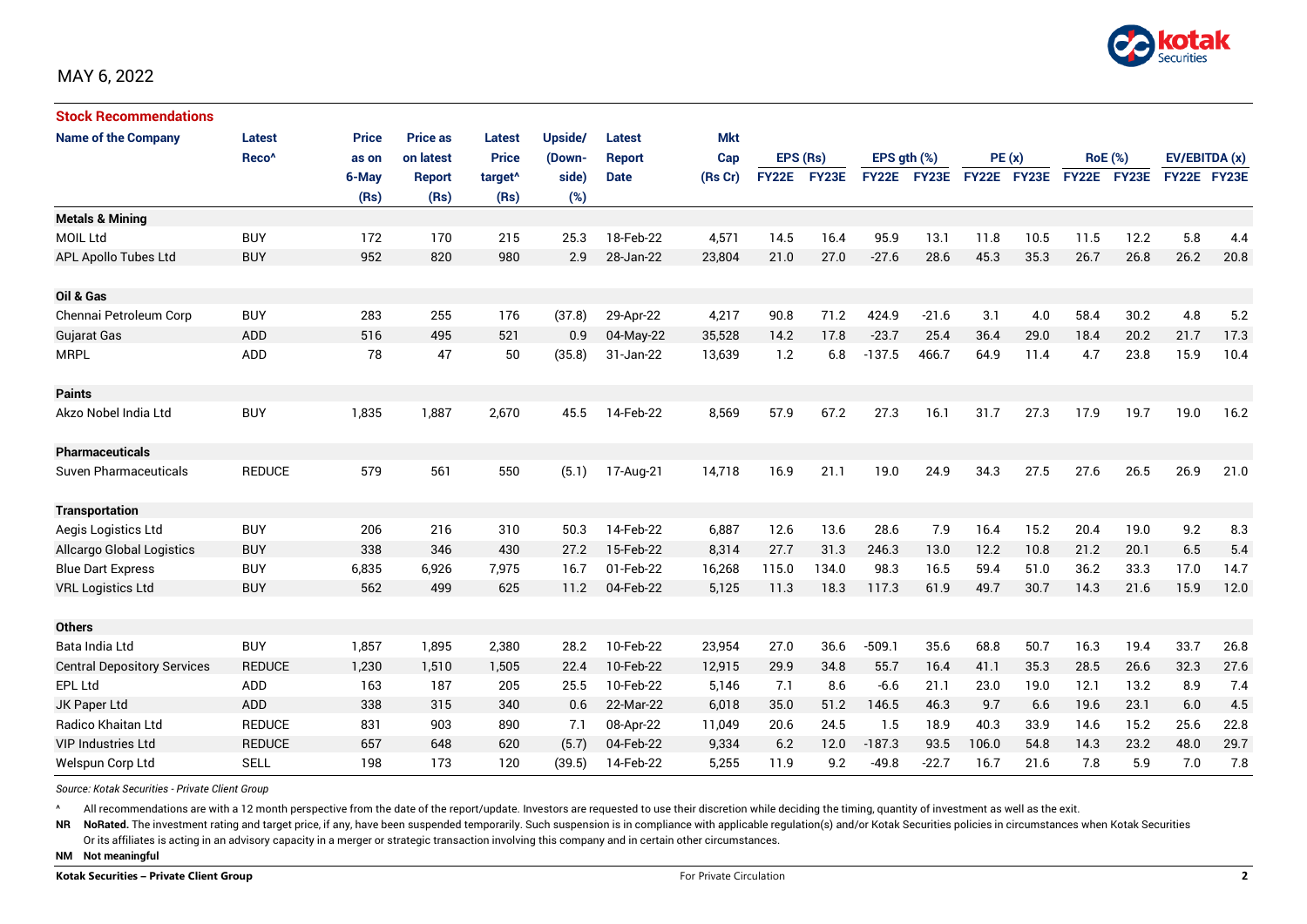

# MAY 6, 2022

# **RATING SCALE (PRIVATE CLIENT GROUP)**

#### **Definitions of ratings**

| <b>BUY</b>       | $-$ | We expect the stock to deliver more than 15% returns over the next 12 months                                                                                                                                                                                                                                                                                                                                                     |
|------------------|-----|----------------------------------------------------------------------------------------------------------------------------------------------------------------------------------------------------------------------------------------------------------------------------------------------------------------------------------------------------------------------------------------------------------------------------------|
| <b>ADD</b>       |     | - We expect the stock to deliver $5\%$ - 15% returns over the next 12 months                                                                                                                                                                                                                                                                                                                                                     |
| <b>REDUCE</b>    |     | - We expect the stock to deliver -5% - +5% returns over the next 12 months                                                                                                                                                                                                                                                                                                                                                       |
| <b>SELL</b>      |     | - We expect the stock to deliver $\lt$ -5% returns over the next 12 months                                                                                                                                                                                                                                                                                                                                                       |
| <b>NR</b>        |     | - Not Rated. Kotak Securities is not assigning any rating or price target to the stock.                                                                                                                                                                                                                                                                                                                                          |
|                  |     | The report has been prepared for information purposes only.                                                                                                                                                                                                                                                                                                                                                                      |
| <b>SUBSCRIBE</b> | $-$ | We advise investor to subscribe to the IPO.                                                                                                                                                                                                                                                                                                                                                                                      |
| <b>RS</b>        | $-$ | Rating Suspended. Kotak Securities has suspended the investment rating and price target for this stock, either because there is not a sufficient fundamental basis for determining, or there<br>are legal, regulatory or policy constraints around publishing, an investment rating or target. The previous investment rating and price target, if any, are no longer in effect for this stock and<br>should not be relied upon. |
| <b>NA</b>        |     | $-$ Not Available or Not Applicable. The information is not available for display or is not applicable                                                                                                                                                                                                                                                                                                                           |
| <b>NM</b>        |     | - Not Meaningful. The information is not meaningful and is therefore excluded.                                                                                                                                                                                                                                                                                                                                                   |
| <b>NOTE</b>      | $-$ | Our target prices are with a 12-month perspective. Returns stated in the rating scale are our internal benchmark.                                                                                                                                                                                                                                                                                                                |

# **FUNDAMENTAL RESEARCH TEAM (PRIVATE CLIENT GROUP)**

| <b>Shrikant Chouhan</b>                                                                                | <b>Arun Agarwal</b>                                                                                             | <b>Amit Agarwal, CFA</b>            | <b>Hemali Dhame</b>      |
|--------------------------------------------------------------------------------------------------------|-----------------------------------------------------------------------------------------------------------------|-------------------------------------|--------------------------|
| <b>Head of Research</b>                                                                                | Auto & Auto Ancillary                                                                                           | <b>Transportation, Paints, FMCG</b> | Banking & Finance        |
| shrikant.chouhan@kotak.com                                                                             | arun.agarwal@kotak.com                                                                                          | agarwal.amit@kotak.com              | Hemali.Dhame@kotak.com   |
| +91 22 6218 5408                                                                                       | +91 22 6218 6443                                                                                                | +91 22 6218 6439                    | +91 22 6218 6433         |
| <b>Jatin Damania</b>                                                                                   | Purvi Shah                                                                                                      | <b>Rini Mehta</b>                   | K. Kathirvelu            |
| Metals & Mining, Midcap                                                                                | Pharmaceuticals                                                                                                 | <b>Research Associate</b>           | <b>Support Executive</b> |
| jatin.damania@kotak.com                                                                                | purvi.shah@kotak.com                                                                                            | rini.mehta@kotak.com                | k.kathirvelu@kotak.com   |
| +91 22 6218 6440                                                                                       | +91 22 6218 6432                                                                                                | +91 80801 97299                     | +91 22 6218 6427         |
| <b>Sumit Pokharna</b><br>Oil and Gas, Information Tech<br>sumit.pokharna@kotak.com<br>+91 22 6218 6438 | Pankaj Kumar<br><b>Construction, Capital Goods &amp; Midcaps</b><br>pankajr.kumar@kotak.com<br>+91 22 6218 6434 |                                     |                          |

### **TECHNICAL RESEARCH TEAM (PRIVATE CLIENT GROUP)**

| <b>Shrikant Chouhan</b>    | <b>Amol Athawale</b>    |  |
|----------------------------|-------------------------|--|
| shrikant.chouhan@kotak.com | amol.athawale@kotak.com |  |
| +91 22 6218 5408           | +91 20 6620 3350        |  |
|                            |                         |  |

**Sayed Haider** Research Associate [sayed.haider@kotak.com](mailto:sayed.haider@kotak.com) +91 22 62185498

### **DERIVATIVES RESEARCH TEAM (PRIVATE CLIENT GROUP)**

+91 22 6218 5497 +91 33 6615 6273

**Sahaj Agrawal Prashanth Lalu Prasenjit Biswas, CMT, CFTe** [sahaj.agrawal@kotak.com](mailto:sahaj.agrawal@kotak.com) [prashanth.lalu@kotak.com](mailto:prashanth.lalu@kotak.com) [prasenjit.biswas@kotak.com](mailto:prasenjit.biswas@kotak.com)